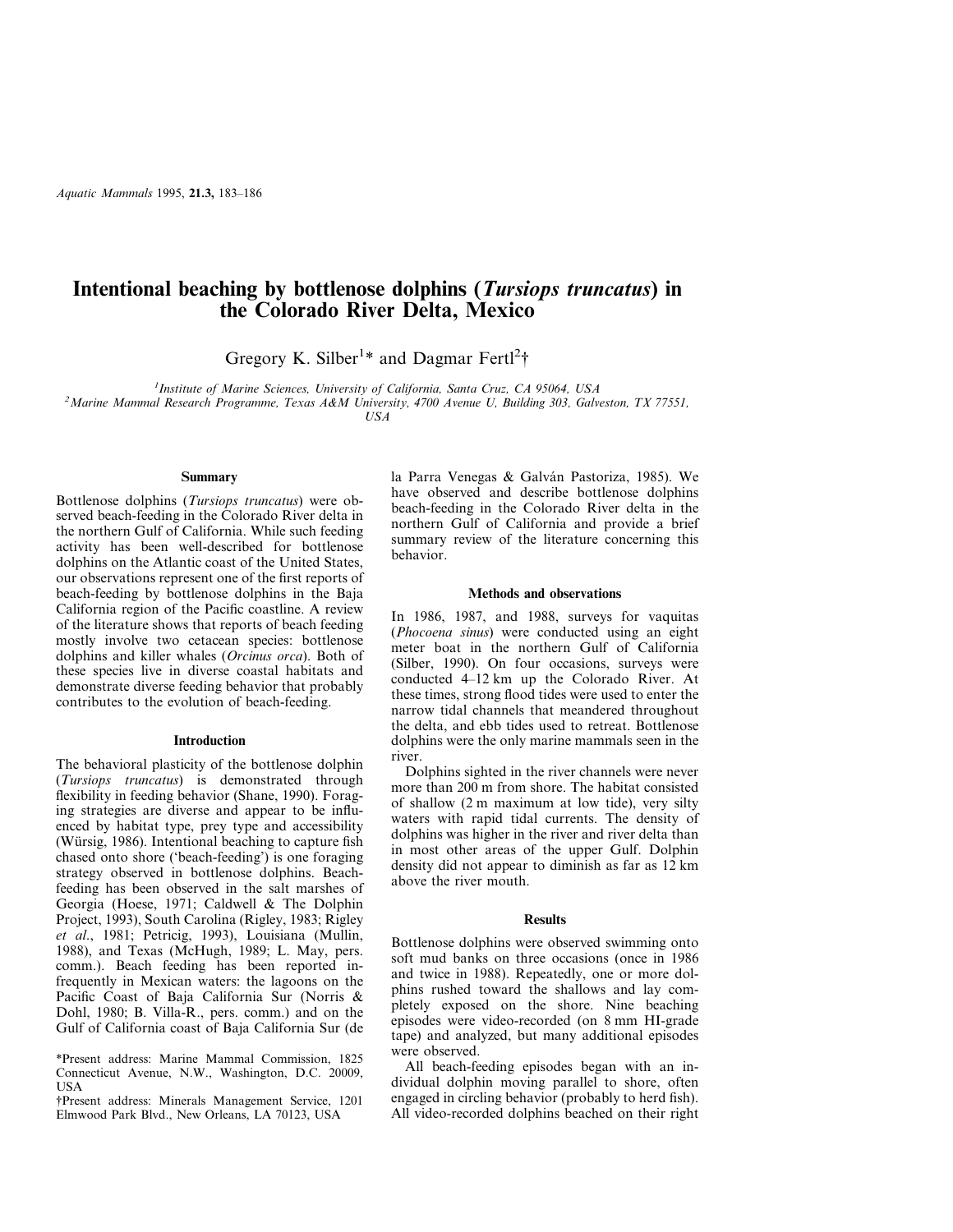# 184 *G. K. Silber and D. Fertl*

**Table 1.** Records of intentional strandings by cetaceans for feeding

| Location                                                 | Substrate     | Prey                                                 | Reference                                                                     |
|----------------------------------------------------------|---------------|------------------------------------------------------|-------------------------------------------------------------------------------|
|                                                          |               | Bottlenose dolphins (Tursiops truncatus)             |                                                                               |
| May River, South Carolina                                | mud           | mullet $(Mugil$ sp.)                                 | Rigley (1983), Rigley et al. (1981)                                           |
| Hilton Head, South Carolina                              | mud           | mullet ( <i>Mugil</i> sp.)                           | Petricig (1993)                                                               |
| Duplin River, Georgia                                    | mud           | unid. fish                                           | Hoese (1971)                                                                  |
| Georgia coast                                            | mud           | small unid. fish                                     | Caldwell & The Dolphin Project<br>(1993)                                      |
| Lydia Ann Channel,<br>Corpus Christi, TX                 | mud           | mullet $(Mugil$ sp.)                                 | L. May, pers. comm.                                                           |
| St., Bernard Parish, LA                                  | mud           | unid. fish                                           | <b>Mullin</b> (1988)                                                          |
| Pacific coast of Baja,                                   | mud           | unid. fish                                           | Norris & Dohl (1980)                                                          |
| California Sur                                           |               |                                                      | Villa-R, pers. commn.                                                         |
| Gulf of California coast, Baja<br>California Sur         | mud           | unid. fish                                           | de la Parra Venegas & Galván,<br>Pastoriza (1985)                             |
| Gulf of California                                       | mud           | unid. fish                                           | this study                                                                    |
| Sado Estuary, Portugal*                                  | sand          | mullet ( <i>Mugil</i> sp.)                           | dos Santos & Lacerda (1987)                                                   |
| Atlantic coast of Mauritania                             | sand/mud      | mullet ( <i>Mugil</i> sp.)                           | <b>Busnel</b> (1973)                                                          |
|                                                          |               | Killer whale (Orcinus orca)                          |                                                                               |
| Svinoyarvik, Faroes Islands                              | Flat skerries | Common eider<br>(Somateria molissima)                | Bloch & Lockyer (1988)                                                        |
| Sørvagsfjørdur, Faroes Islands                           | Flat skerries | Common eider<br>(Somateria molissima)                | Bloch & Lockyer (1988)                                                        |
| Sørvagsfjørdur, Faroes Islands                           | Flat skerries | Grey seals (Halichoerus<br>grypus)                   | Bloch & Lockyer (1988)                                                        |
| Punta Norte, Argentina                                   | Pebble beach  | Elephant seal<br>(Mirounga leonina)                  | Lopez & Lopez (1985), Hoelzel<br>(1991)                                       |
| Punta Norte, Argentina                                   | Pebble beach  | South American sea<br>lion (Otaria flavescens)       | Lopez & Lopez (1985)                                                          |
| Possession Island, Crozet<br>Archipelago                 | sand          | Elephant seal<br>(Mirounga leonina)                  | Guinet (1991, 1992), Guinet &<br>Jouventin (1990), Guinet &<br>Bouvier (1995) |
| Possession Island, Crozet<br>Archipelago                 | bank          | King penguin<br>(Aptenodytes<br><i>patagonicus</i> ) | <b>Guinet</b> (1992)                                                          |
|                                                          |               | Humpback dolphin (Sousa plumbea)                     |                                                                               |
| Ilha Margaruque, Bararuto,<br>Archipelago off Mozambique |               | bonefish (Albusla<br><i>vulpes</i> )                 | Peddemors & Thompson (1994)                                                   |

\*Fish thrown on beach and dolphins then beach to feed.

sides. Although feeding was always suspected, only twice was a dolphin seen capturing fish (unidentified species, roughly 10 cm in length) it had chased onto shore. To return to the water, the beached dolphin turned clockwise (by forcibly moving its head and fluke-kicking) on six of the nine videorecorded episodes; counter-clockwise on three. Subsequently, the same or another dolphin would execute the same maneuvre. On one occasion,the dolphin turned clock-wise and when it was parallel to the water, did not slide off the bank, but instead circled again on the mud. It could not be determined from the video whether fish were on the bank during this episode.

## **Discussion**

Intentional beach-feeding or attempted beachfeeding (when prey ingestion has not been observed) has been reported in few sites world-wide (Table 1). The reports involve three cetacean species: bottlenose dolphins, killer whales (*Orcinus orca*), and Indo-Pacific humpback dolphins (*Sousa plumbea*).

In all cases, the prey were marine-associated or marine-obligate species. In cases involving bottlenose dolphins the prey were fish, suspected or confirmed to be mullet (*Mugil* sp.). In all instances involving killer whales, pinnipeds and birds, were the prey. Two accounts of killer whales pursuing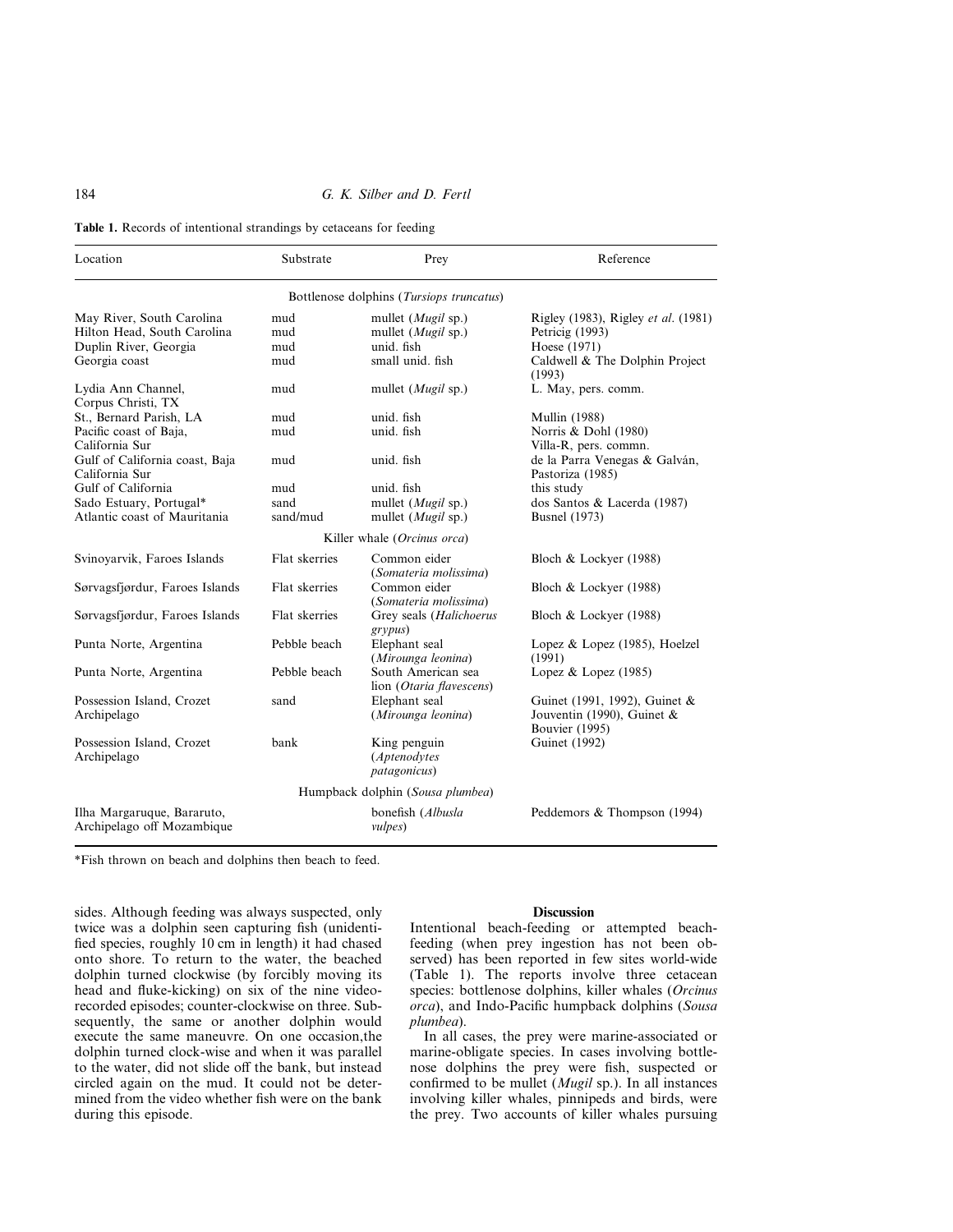atypical prey, a man and a dog, during beaching episodes also have been reported (Würsig, 1989; Norris & Prescott, 1961, respectively).

In most cases, mud or a sandy beach was the substrate. The softness of the substrate may be of special importance to bottlenose dolphins, which have been reported to move fish past oyster beds for beach-feeding (Rigley *et al*., 1981). In all cases, the slope of the beaching area was gradual, making return to the water easier. In all descriptions, killer whales came onto land on their ventral surface; bottlenose dolphins beached on their sides. The difference in exiting the water is probably related to the body shape and size. In most instances, including the majority of our observations, bottlenose dolphins performed right-handed exits (e.g. Hoese, 1971; Rigley, 1983; Petricig, 1993).

Beach-feeding by bottlenose dolphins probably developed as an extension of pursuing schools of fish in shallow water against mud banks (Leatherwood, 1975; Hamilton & Nishimoto, 1977). It may represent a variation on the use of barriers (e.g. other dolphins) and interfaces (e.g. air-water or water-shore) to corral prey (e.g. Norris & Dohl, 1980; Würsig, 1986). Dos Santos & Lacerda (1987) describe dolphins throwing mullet on beaches and then partially stranding to retrieve and eat them. Condy *et al*. (1978) report a killer whale that apparently accidentally beached itself trying to pursue an elephant seal (*Mirounga leonina*) pup close to shore on Marion Island. Additionally, Commerson's dolphins (*Cephalorhynchus commersonii*) have apparently beached accidentally after herding pejerrey (*Austroantherina* sp.) close to shore (Angot, 1954; Goodall *et al*., 1988).

With the exception of Indo-Pacific humpbacked dolphins, beach-feeding has been reported in geographically separated populations of the same species. The species that have been regularly observed beach-feeding share traits that may be linked to the common use of an unusual feeding strategy. Both killer whales and bottlenose dolphins occupy a wide range of habitats (Leatherwood & Reeves, 1983) including coastal areas. Coastal delphinids tend to be opportunistic feeders, demonstrating great diversity in feeding behavior which is adapted to diverse habitats (Wells *et al*., 1980; Würsig, 1986). Bottlenose dolphins and killer whales also are highly social mammals, which probably facilitates the learning of novel behavior. Observational learning and participation has been noted for various types of feeding behavior by bottlenose dolphins, including mud bank feeding (Rigley, 1983). It has been suggested that killer whale youngsters develop feeding habits through imitation of the mother's feeding behavior (Guinet, 1991), not unlike many terrestrial mammals. There is probably cultural transmission of feeding techniques and knowledge about locations, which become local traditions and are learned by successive generations. Diverse coastal habitats, diverse feeding behavior, and sociality probably contribute to the evolution of beach-feeding.

#### **Acknowledgements**

The vaquita surveys received financial support from the Nature Conservancy, the Center for Marine Conservation, and the American Cetacean Society (Los Angeles Chapter), with logistical support from the Center for the Study of Deserts and Oceans, and the West Coast Whale Research Foundation. The study was conducted under Scientific Research Permits 301856, 300422, and 400036 issued by the Secretaria de Pesca, Mexico. M. W. Newcomer, P. C. Silber, G. Ellis and H. Perez-Cortez were instrumental to field observations of dolphin behavior. We acknowledge the assistance of M. Smultea and A. Abend for providing French to English translations, and A. Acevedo for the Spanish to English translation. We thank L. May, K. Norris, and B. Villa-R for sharing their observations of mud bank feeding by bottlenose dolphins in various locales. The paper was improved by reviews from T. Jefferson, M. Newcomer, S. Shane, L. Ballance, R. Wells, and two anonymous reviewers. A. Schiro provided computer expertise. This represents contribution No. 45 of the Marine Mammal Research Program, Texas A & M University.

#### **References**

- Angot, M. (1954) Observations sur les mamifères marins de l'archipel de Kerguelen avec une étude detailée de l'éléphant de mer *Mirounga leonina* (L.). *Mammalia,* **18,**  $1 - 111$
- Bloch, D. & Lockyer, C. (1988) Killer whales (*Orcinus orca*) in Faroese waters. In *North Atlantic killer whales* (eds J. Sigurjónsson and S. Leatherwood) pp. 55–64. *Rit Fiskideildar, Journal of the Marine Research Institute*, vol. 11. Reykjavík.
- Busnel, R. G. (1973) Symbiotic relationship between man and dolphins. *Trans. New York Acad. Sci.* **35,** 113–131.
- Caldwell, M. & The Dolphin Project (1993) Observations of mudding by Georgia bottlenose dolphins. Abstract, 10th Biennial Conference on the Biology of Marine Mammals, 11–15 November, Galveston, TX.
- Condy, P. R., van Aarde, R. J. & Bester, M. N. (1978) The seasonal occurrence and behaviour of killer whales *Orcinus orca*, at Marion Island. *J. Zool., London,* **184,** 449–464.
- dos Santos, M. E. & Lacerda, M. (1987) Preliminary observations of the bottlenose dolphin (*Tursiops truncatus*) in the Sado Estuary (Portugal). *Aquat. Mamm.* **13,** 65–80.
- Goodall, R. N. P., Galeazzi, A. R., Leatherwood, S., Miller, K. W., Cameron, I. S., Kastelein, R. K. & Sobral, A. P. (1988) Studies of Commerson's dolphins, *Cephalorhynchus commersonii*, off Tierra del Fuego,